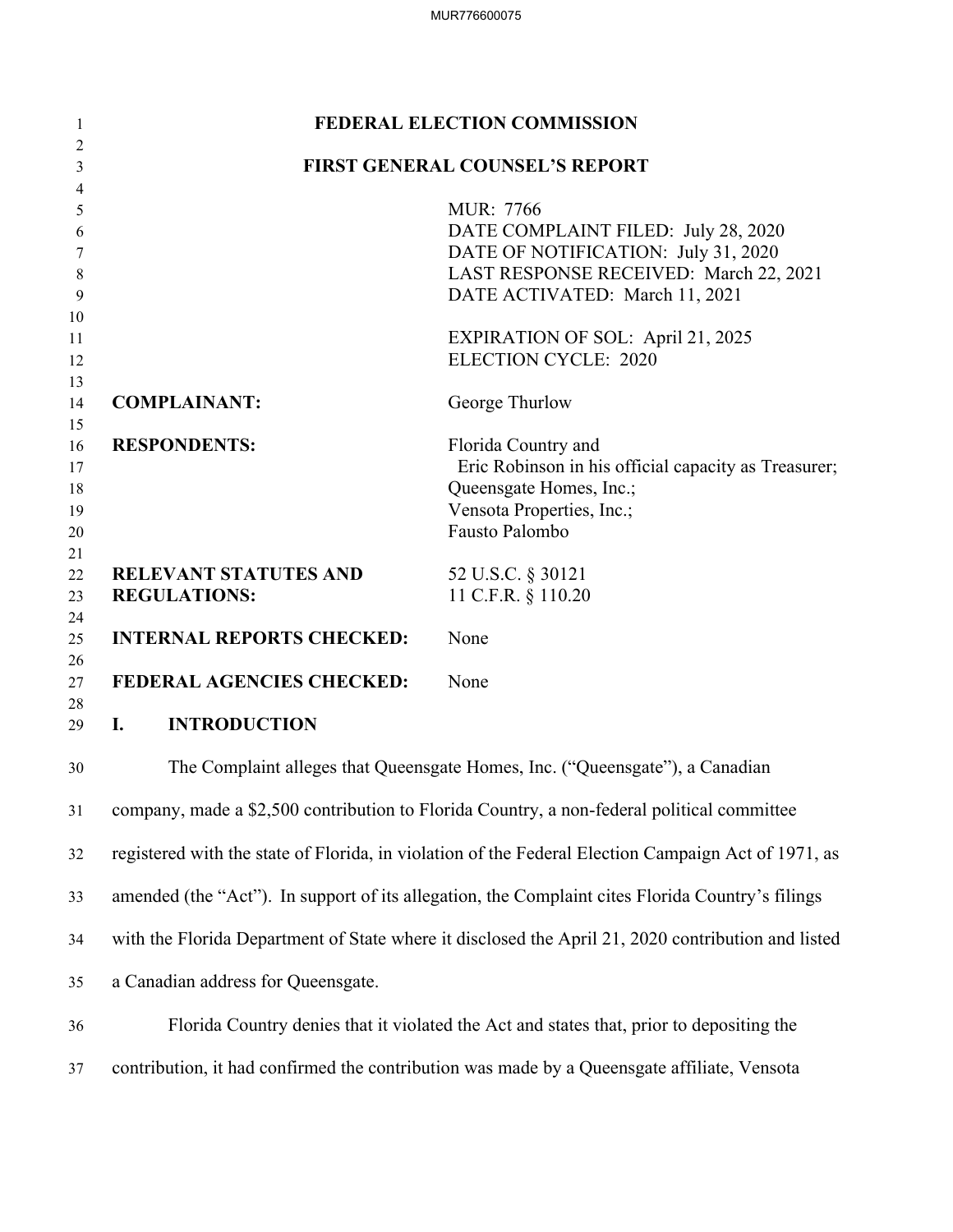#### MUR776600076

 First General Counsel's Report MUR 7766 (Florida Country, *et al*.) Page 2 of 8

| $\mathbf{1}$     | Properties, Inc. ("Vensota"), which is a Florida domestic corporation. Florida Country further           |
|------------------|----------------------------------------------------------------------------------------------------------|
| $\overline{2}$   | states it amended its filing with the Florida Secretary of State to list the correct contributor and     |
| $\mathfrak{Z}$   | that the earlier filing was inaccurate due to a clerical error. Florida Country refunded the             |
| $\overline{4}$   | contribution on November 17, 2020.                                                                       |
| 5                | Queensgate states that the \$2,500 contribution was sourced from funds deposited in a                    |
| 6                | segregated account provided by Vensota and that Queensgate was not the source of the funds.              |
| $\tau$           | Respondents also state that the decision to make the contribution was made by permanent                  |
| $8\,$            | residents of the United States, and not by foreign nationals.                                            |
| $\boldsymbol{9}$ | Based on the available information regarding the source of the funds and the identity of                 |
| 10               | the persons who made the decision to make a contribution, as well as the limited amount                  |
| 11               | involved, we recommend that the Commission exercise its prosecutorial discretion to dismiss the          |
| 12               | allegations that the Respondents violated the Act by making or receiving prohibited foreign              |
| 13               | national contributions and close the file.                                                               |
| 14               | <b>FACTUAL BACKGROUND</b><br>П.                                                                          |
| 15               | Florida Country is a state political committee that registered with Florida on February 14,              |
| 16               | 2020. <sup>1</sup> In its campaign finance filings with the Florida Department of State, Florida Country |
| 17               | reported accepting a \$2,500 contribution on April 21, 2020, from Queensgate and listed an               |
| 18               | Ontario, Canada address in the contributor identification portion of the relevant form. <sup>2</sup>     |
| 19               | Subsequent to the filing of the complaint, Florida Country amended its campaign finance filings          |
| 20               | to list the contribution as being from "Queensgate Homes Inc - Vensota P" with a Florida                 |

<sup>1</sup> Florida Country PAC Campaign Documents, *available at* <https://dos.elections.myflorida.com/campaign>docs/?account=75001 (list visited June 14, 2021).

 $\sqrt{2}$ 2 Compl. at 1, Ex. 3 (July 28, 2020).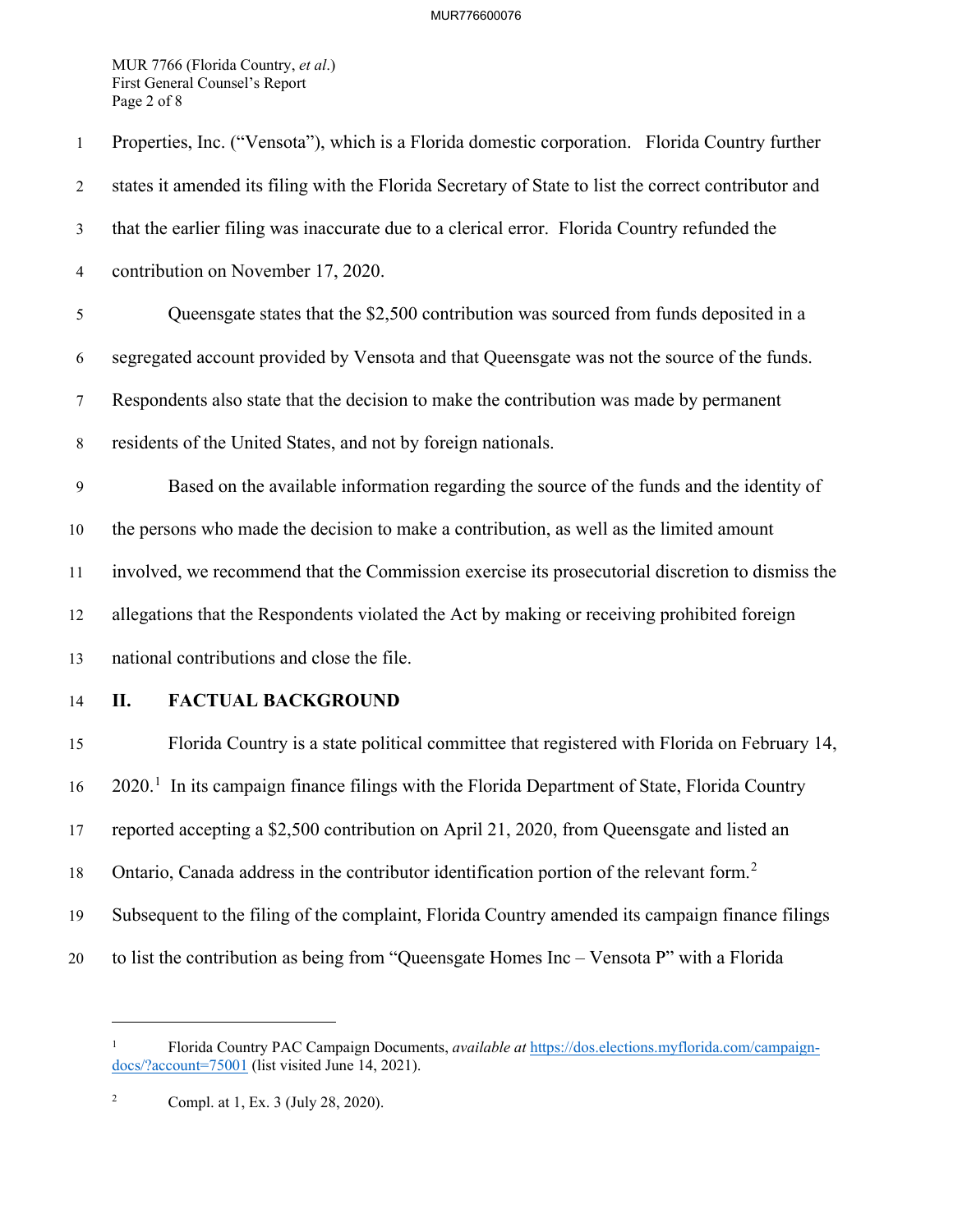First General Counsel's Report MUR 7766 (Florida Country, *et al*.) Page 3 of 8

| $\mathbf{1}$    | address. <sup>3</sup> Florida Country states that it verified that Vensota was a Florida corporation prior to |
|-----------------|---------------------------------------------------------------------------------------------------------------|
| 2               | depositing the check and that, when preparing its initial campaign finance report, the Vensota                |
| $\mathfrak{Z}$  | Properties portion of the name was left off in error. <sup>4</sup> The contribution check itself was drawn on |
| $\overline{4}$  | an account at Canadian Imperial Bank of Commerce in North York, Ontario, and the address of                   |
| 5               | the accountholder (Queensgate Homes Inc. (Vensota Properties)) listed a Woodbridge, Ontario                   |
| 6               | address. <sup>5</sup> Florida Country refunded the contribution on November 17, 2020. <sup>6</sup>            |
| $7\phantom{.0}$ | Vensota is a Florida corporation that owns vacant land in Sarasota County, Florida. <sup>7</sup> In           |
| 8               | its filings with the Florida Secretary of State, Vensota identified two Directors: Fausto Palombo,            |
| 9               | for whom a Canadian address is listed, and Fabian Bianchi, for whom a Florida address is listed. <sup>8</sup> |
| 10              | Although Queensgate appears to issue checks on behalf of Vensota, Queensgate asserts that it                  |
|                 |                                                                                                               |

 $\overline{3}$  that the amended address is a rented mailbox at a UPS store. Compl. Supp. at 1. 3 Compl. Supp. at 1, Ex. 4 (Aug. 18, 2020); Second Compl. Supp. at 1 (Feb. 5, 2021). Complainant alleges

 The Complainant also filed a complaint with the Florida Elections Commission, which appears to be focused on allegations that Florida Country amended its finance disclosure report in an attempt to "obscure the donation" from Queensgate. Second Compl. Supp. at Ex. A. The Florida Elections Commission concluded that "it appears that the contribution was indeed from Vensota, not Queensgate." *Id*. In his second supplement to the Complaint, Complainant requested to withdraw his complaint given the Florida Election Commission determination. Second Compl. Supp. at 1. The Office of General Counsel informed the Complainant and Respondents that the request for withdrawal of the complaint would not prevent the Commission from taking appropriate action under the Act. *See* Letter from Jeff Jordan, Assistant General Counsel, FEC, to George Thurlow (Feb. 10, 2021).

 $\overline{4}$ 4 Florida Country Resp. at 1, Ex. 2.

<sup>5</sup>*Id*. at Ex. 2.

 6 Contributions Query for Florida Country, Florida Department of State Division of Elections, *available at*  <https://dos.elections>[myflorida.com/cgi-bin/contrib.exe](https://myflorida.com/cgi-bin/contrib.exe) (last visited June 14, 2021); *see also* Queensgate Homes Supp. Resp. Resp. at 1.

 $\overline{\tau}$ Queensgate Homes Resp. at 1.

<sup>8</sup>  VENSOTAPROPERTIES%20P100000954810 (last visited June 14, 2021). 8 Florida Secretary of State, Division of Corporations, Vensota Properties, Inc. Entity Details, available at [http://search.sunbiz.org/Inquiry/CorporationSearch/SearchResultDetail?inquirytype=EntityName&directionType=](http://search.sunbiz.org/Inquiry/CorporationSearch/SearchResultDetail?inquirytype=EntityName&directionType) Initial&searchNameOrder=VENSOTAPROPERTIES%20P100000954810&aggregateId=domp-p10000095481 bfd97283-5d18-43dd-af5d-4af86e203df3&searchTerm=vensota%20properties&listNameOrder=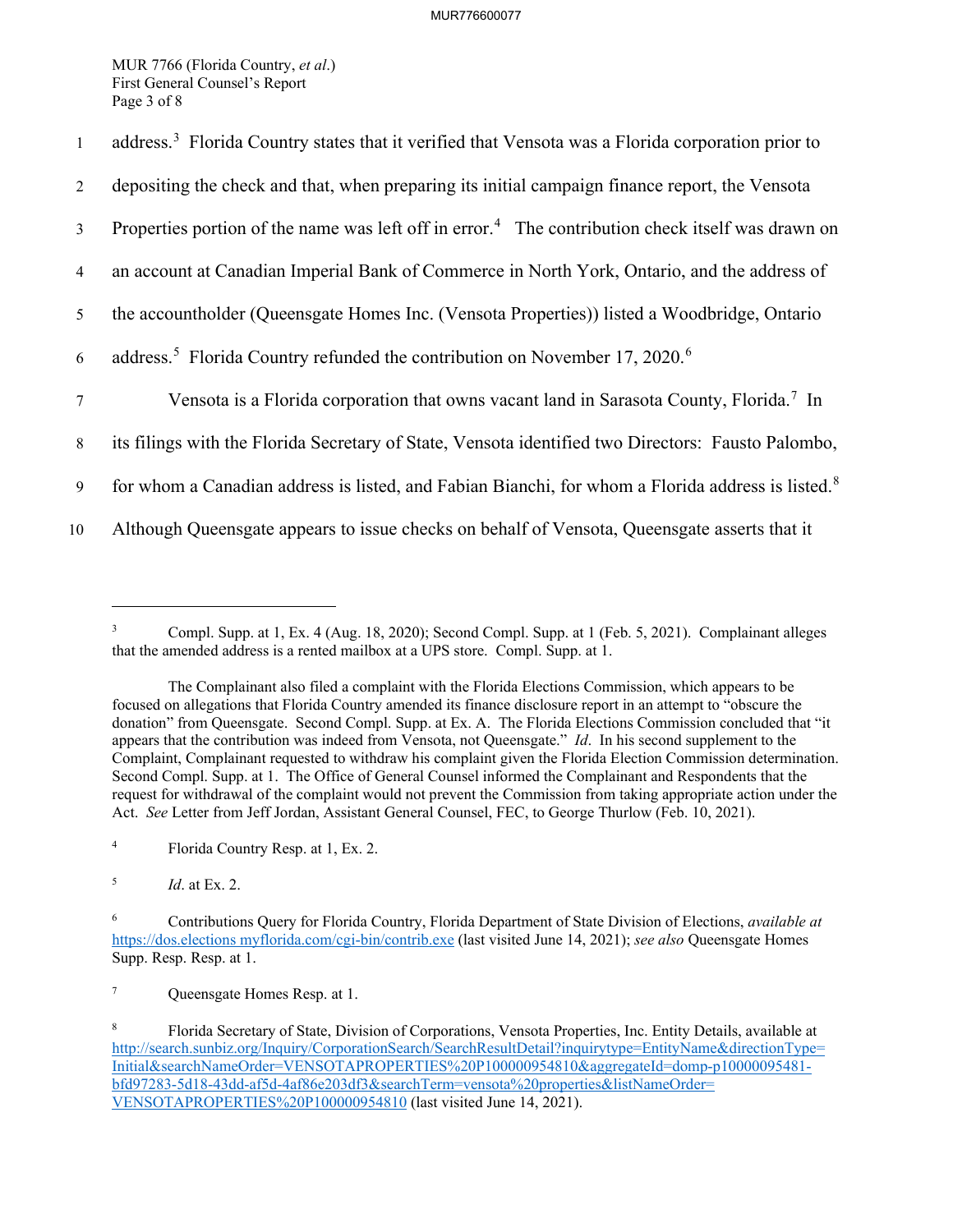First General Counsel's Report MUR 7766 (Florida Country, *et al*.) Page 4 of 8

1 only administers the bank account and is not responsible for the payment of Vensota-related

2 expenses.<sup>9</sup>

6 reimbursed by [Queensgate.](https://Queensgate.10)<sup>10</sup> The affidavit further stated that the decision to contribute \$2,500 9 decision making process."<sup>11</sup> 3 In a sworn affidavit, Vensota Director Bianchi, who appears to be a Florida resident, 4 stated that the contribution was "derived entirely from funds generated by Vensota Properties, 5 Inc.'s ('Vensota') Operations in the United States" and that the funds were not given, loaned, or 7 to Florida Country was "made by individuals who are permanent residents of the United States" 8 and that Queensgate "did not direct, dictate, control or directly or indirectly participate in the

10 **III. LEGAL ANALYSIS** 

13 a federal, state, or local [election.](https://election.12)<sup>12</sup> A "foreign national" is an individual who is not a citizen of 11 The Act and Commission regulations prohibit a foreign national from directly or 12 indirectly making a contribution or donation of money or other thing of value in connection with 14 the United States and who is not lawfully admitted for permanent residence, as well as a "foreign 15 principal" as defined at 22 U.S.C. § 611(b), which, in turn, includes a "partnership, association, 16 corporation, organization, or other combination of persons organized under the laws of or having

 $\overline{9}$  nationality of Vensota's project owners who provide Vensota's funds. 9 Queensgate Homes Resp.at 1-2. Queensgate did not provide any information regarding the identity or

 $10\,$ Queensgate Homes Supp. Resp., Bianchi Aff. at 1.

 $11$ <sup>11</sup>*Id*.

 $12$  Act prohibiting foreign national contributions on the ground that the government has a clear, compelling interest in limiting the influence of foreigners over the activities and processes that are integral to democratic self-government,  which include making political contributions and express-advocacy expenditures. *See Bluman v. FEC*, 800 F. Supp. 2d 281, 238-89 (D.D.C. 2011), *aff'd* 132 S. Ct. 1087 (2012); *United States v. Singh*, 924 F.3d 1030, 1040-44 (9th 52 U.S.C. § 30121(a)(1); 11 C.F.R. § 110.20(b)-(c). Courts have consistently upheld the provisions of the Cir. 2019).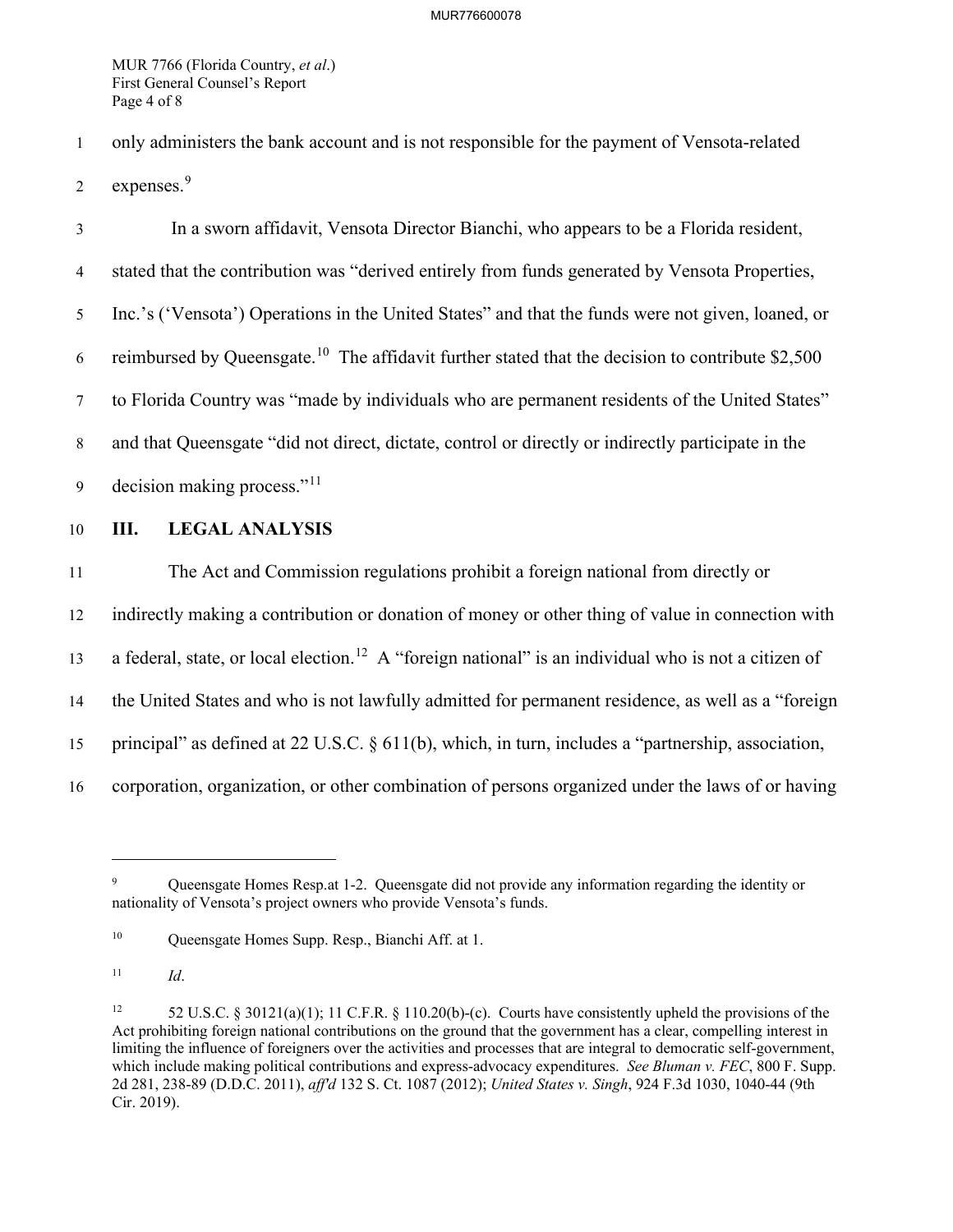First General Counsel's Report MUR 7766 (Florida Country, *et al*.) Page 5 of 8

1 its principal place of business in a foreign country."<sup>13</sup> The Act further prohibits persons from 2 soliciting, accepting, or receiving a contribution or donation from a foreign [national.](https://national.14)<sup>14</sup> 6 Federal or non-Federal election-related activities, such as decisions concerning the making of 7 contributions[.] $"15$  9 corporation may donate funds for state and local elections if (1) the donations derive entirely 10 from funds generated by their U.S. operations, and (2) all decisions concerning the donations, 15 indirectly when it could not do so directly."<sup>17</sup> 3 Commission regulations implementing the Act's foreign national prohibition provide that 4 "[a] foreign national shall not direct, dictate, control, or directly or indirectly participate in the 5 decision-making process of any person, such as a corporation … with regard to such person's 8 Where permitted by state law, a U.S. subsidiary or affiliate of a foreign national 11 except those setting overall budget amounts, are made by individuals who are U.S. citizens or 12 permanent [residents.](https://residents.16)<sup>16</sup> With regards to the source of funds, the Commission has noted that "a 13 domestic corporation is not permitted to make such contributions when the source of funds is a 14 foreign national, because this essentially permits the foreign national to make contributions

 $17\,$ 17 Factual & Legal Analysis at 4-5 (Sam Page, *et al*.), MUR 6099.

 $13$ 13 52 U.S.C. § 30121(b); 22 U.S.C. § 611(b)(3); *see also* l1 C.F.R. § 110.20(a)(3).

 $14$ 52 U.S.C.  $\frac{$20121(a)(2)}{a}$ .

<sup>15</sup> 11 C.F.R. § 110.20(i).

 $16\,$  7141; Factual & Legal Analysis at 4-5 (American Pacific International Capital, Inc., *et al*.), MUR 7122; Factual & Legal Analysis at 4-5 (Sam Page, *et al*.), MUR 6099; Advisory Opinion 2009-14 (Mercedes-Benz US/Sterling) at 3; Contributions, Limitations, and Prohibitions, 67 Fed. Reg. Fed. Reg. 69,928, 69,943-44 (Nov. 19, 2002) (Explanation and Justification ("E&J")) (explaining that the statutory term "indirectly" does not cover U.S. subsidiaries of foreign corporations). <sup>16</sup>*See* Factual & Legal Analysis at 5-6 (Beverly Hills Residents and Businesses to Preserve Our City), MUR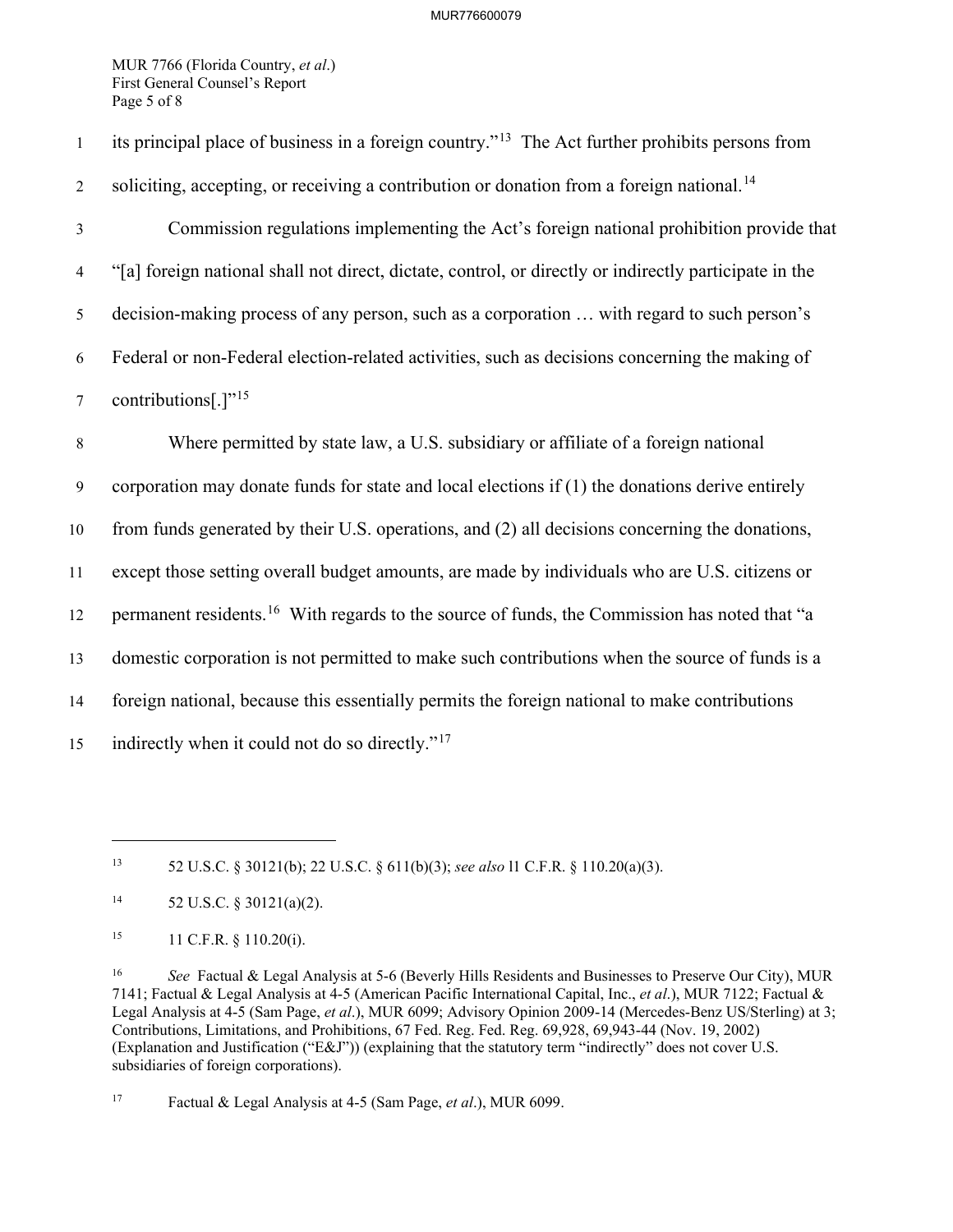First General Counsel's Report MUR 7766 (Florida Country, *et al*.) Page 6 of 8

 4 Vensota, which is registered as a Florida corporation, and that Vensota's name was left off 5 Florida Country's campaign finance report in [error.](https://error.18)<sup>18</sup> 7 connection with Vensota's domestic operations and that all decisions concerning the contribution 1 The Complaint alleges that Florida Country accepted a foreign national contribution from 2 Queensgate based on Florida Country's campaign finance filings with the Florida Department of 3 State indicating that it was a Canadian company. Respondents assert that the funds came from 6 Although Vensota asserts that the funds used for the contribution were obtained in 8 were made by permanent residents of the United States,  $19$  the responses do not explain the

11 only owns vacant properties that might not generate [income.](https://income.20)<sup>20</sup> The fact the contribution check 9 decision-making process for the contribution. Further, it is not clear who deposited the funds 10 into the Vensota account used to fund the contribution, especially since the company apparently 12 itself was drawn on a Canadian account and the original disclosure reports stated that a Canadian 13 entity made the contribution, and was only amended after the filing of the MUR 7766 complaint, 14 also raises questions that could be explored further.

 15 Nevertheless, we recommend the Commission dismiss this matter. Vensota is a domestic 16 corporation that is eligible to make non-federal contributions to entities such as Florida Country. 20 questions regarding the source of funds deposited by the project owners in the Vensota account, 17 Further, Respondents assert in a sworn affidavit that the contribution decision was made by a 18 permanent resident of the United States, rather than a foreign national, and that funds relating to 19 Vensota's domestic operations funded the contribution. Notwithstanding the unanswered

 $18\,$ 18 Florida Country Resp. at 1; Queensgate Homes Resp. at 1; Queensgate Homes Supp. Resp. at 1.

 $19\,$ Queensgate Homes Supp. Resp., Bianchi Aff. at 1.

 $20\,$ Queensgate Homes Resp. at 1; Queensgate Homes Supp. Resp. at 1, Bianchi Aff. at 1.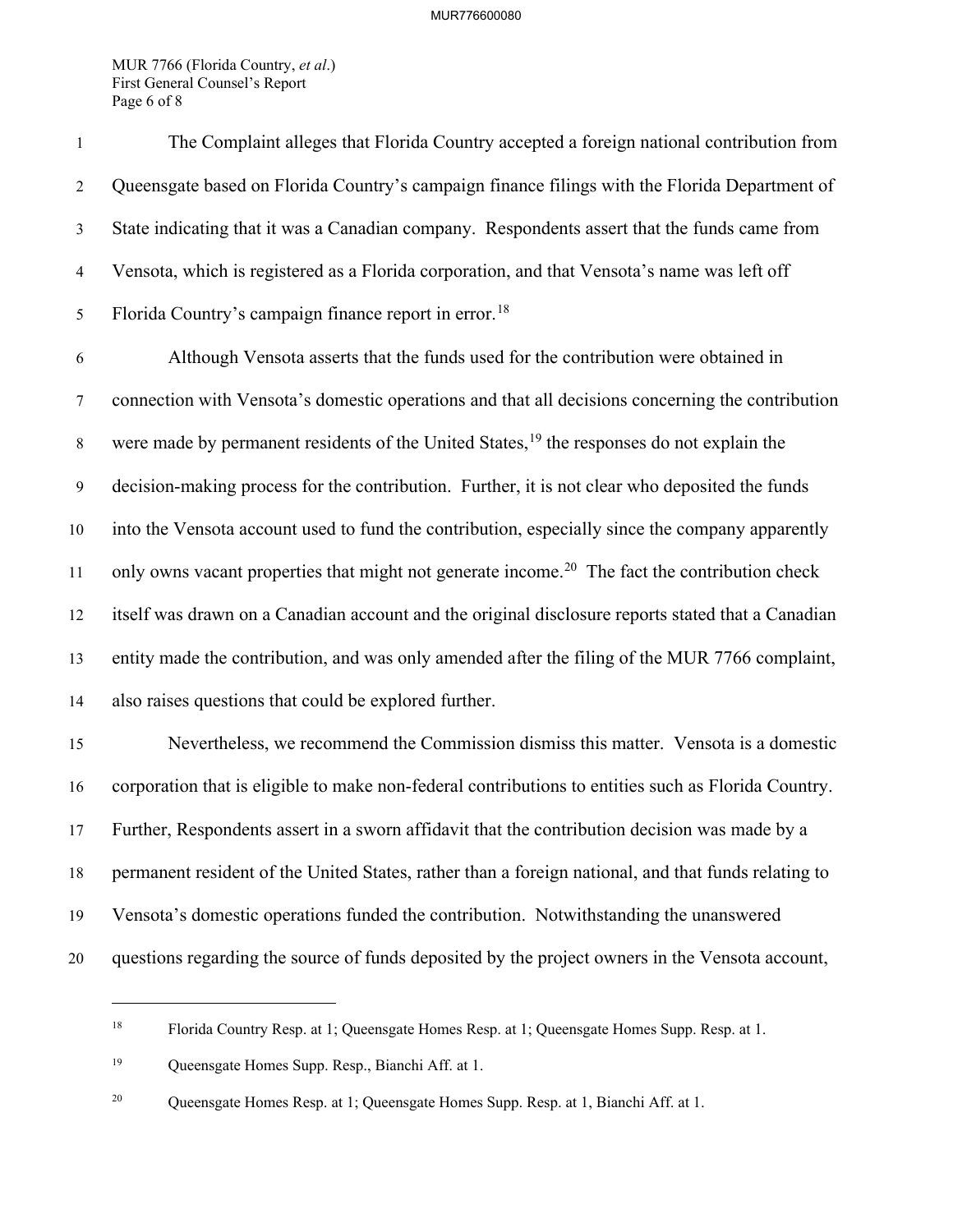First General Counsel's Report MUR 7766 (Florida Country, *et al*.) Page 7 of 8

| $\mathbf{1}$   | we have no information available that suggests that Vensota was being used as a conduit for a                                                                                                                      |
|----------------|--------------------------------------------------------------------------------------------------------------------------------------------------------------------------------------------------------------------|
| 2              | foreign national contribution. Given the overall record, and the Commission's available                                                                                                                            |
| 3              | resources, we recommend dismissing the Complaint as a matter of prosecutorial discretion. <sup>21</sup>                                                                                                            |
| 4              | The potential amount in violation $(\$2,500)$ is fairly small and an investigation would be                                                                                                                        |
| 5              | necessary to determine whether the money in the Vensota account originated from a foreign                                                                                                                          |
| 6              | national. <sup>22</sup> We further note that the contribution was refunded. Based on these circumstances,                                                                                                          |
| 7              | we recommend that the Commission exercise its prosecutorial discretion and dismiss the alleged                                                                                                                     |
| 8              | violation of 52 U.S.C. § 30121.                                                                                                                                                                                    |
| 9              | <b>RECOMMENDATIONS</b><br>IV.                                                                                                                                                                                      |
| 10<br>11<br>12 | Dismiss the allegations that Florida Country and Eric Robinson in his official<br>1.<br>capacity as Treasurer, Queensgate Homes, Inc., Vensota Properties, Inc., and<br>Fausto Palombo violated 52 U.S.C. § 30121; |

13 2. Approve the attached Factual and Legal Analysis;<br>14 3. Approve the appropriate letters; and

Approve the appropriate letters; and

21 <sup>21</sup>*See Heckler v. Chaney*, 470 U.S. 821, 831-32 (1985).

<sup>22</sup> contributions totaling [\\$4,445.42](https://4,445.42) to a state senator's committee and \$2,500 to a governor's committee. Factual  $\&$  Legal Analysis (Laffen) at 3, MURs 6931 and 6933 (Laffen 4 Senate, *et al*.); Factual & Legal Analysis (Dalrymple) at 3, MUR 6931 (Laffen 4 Senate, *et al*.). Similarly, in MUR 6976, this office recommended dismissing allegations of a \$3,000 impermissible foreign national contribution because the potential amount in violation was fairly small, an investigation would be necessary to determine whether foreign nationals participated in the decision to make the contribution, and the Streets Committee promptly issued full refunds of the contributions . First General Counsel's Report at 7, MUR 6976 (Jonny W. Streets, Jr. City Council Committee, *et al*.). In MURs 6931 and 6933, the Commission dismissed allegations of impermissible foreign national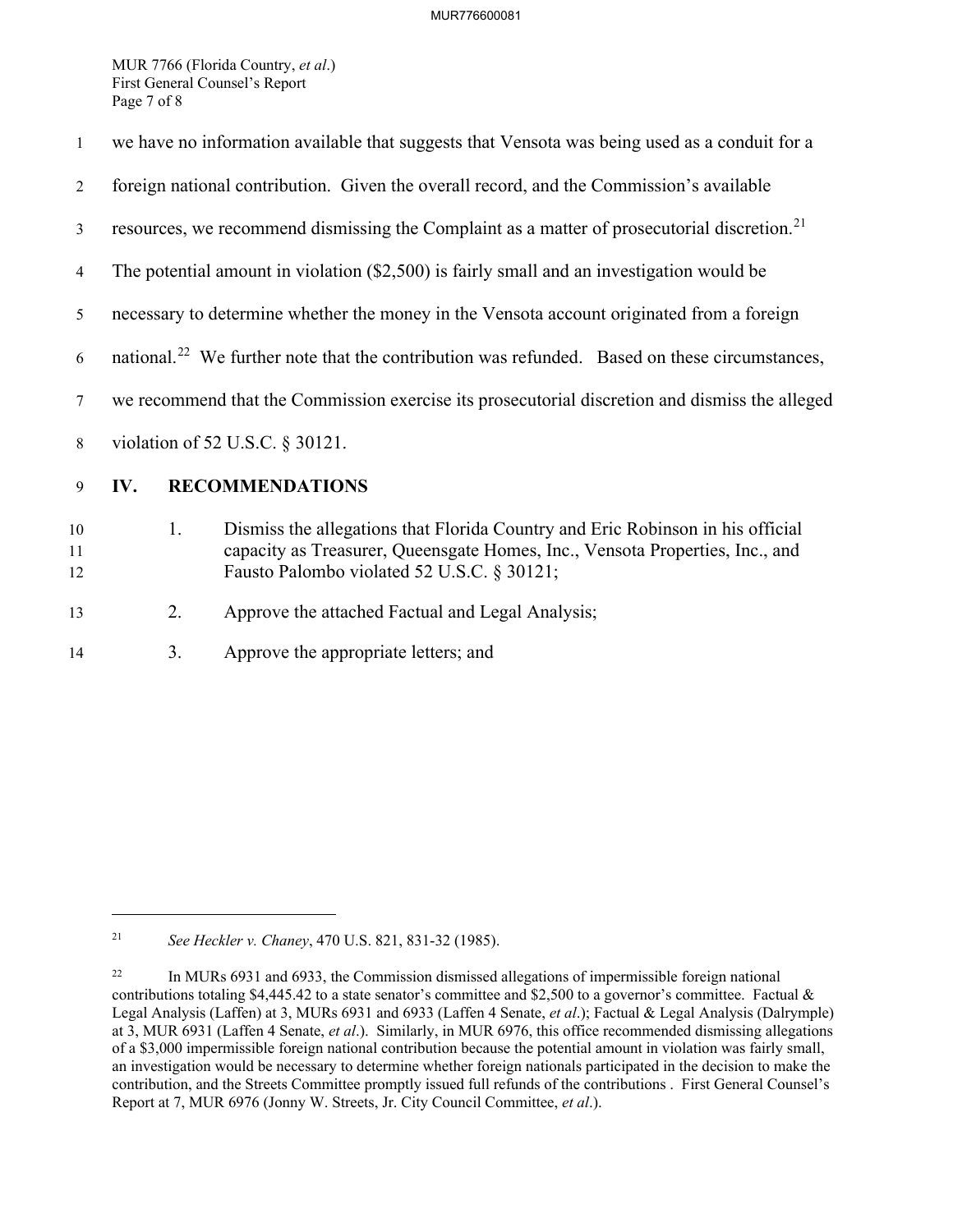MUR 7766 (Florida Country, *et al.)*  First General Counsel's Report Page 8 of 8

1 4. Close the file.

| $\overline{2}$ |               |                                                            |
|----------------|---------------|------------------------------------------------------------|
| 3              |               |                                                            |
| $\overline{4}$ |               | Lisa J. Stevenson                                          |
| 5              |               | <b>Acting General Counsel</b>                              |
| 6              |               |                                                            |
| 7              |               |                                                            |
| 8              |               | <b>Charles Kitcher</b>                                     |
| 9              |               | Acting Associate General Counsel for Enforcement           |
| 10             |               |                                                            |
| 11             |               |                                                            |
| 12             | June 17, 2021 |                                                            |
| 13             |               | Peter G. Blumberg<br>Peter G. Blumberg                     |
| 14             | Date          |                                                            |
| 15             |               | Acting Deputy Associate General Counsel for<br>Enforcement |
| 16<br>17       |               |                                                            |
| 18             |               |                                                            |
| 19             |               | Mark Shonkwiler                                            |
| 20             |               |                                                            |
| 21             |               | Mark Shonkwiler                                            |
| 22             |               | <b>Assistant General Counsel</b>                           |
| 23             |               |                                                            |
| 24             |               |                                                            |
| 25             |               |                                                            |
| 26             |               | Kristina M. Portner                                        |
| 27             |               | Kristina M. Portner                                        |
| 28             |               | Attorney                                                   |
| 29             |               |                                                            |
| 30             |               |                                                            |
| 31             |               |                                                            |
| 32             |               |                                                            |
|                |               |                                                            |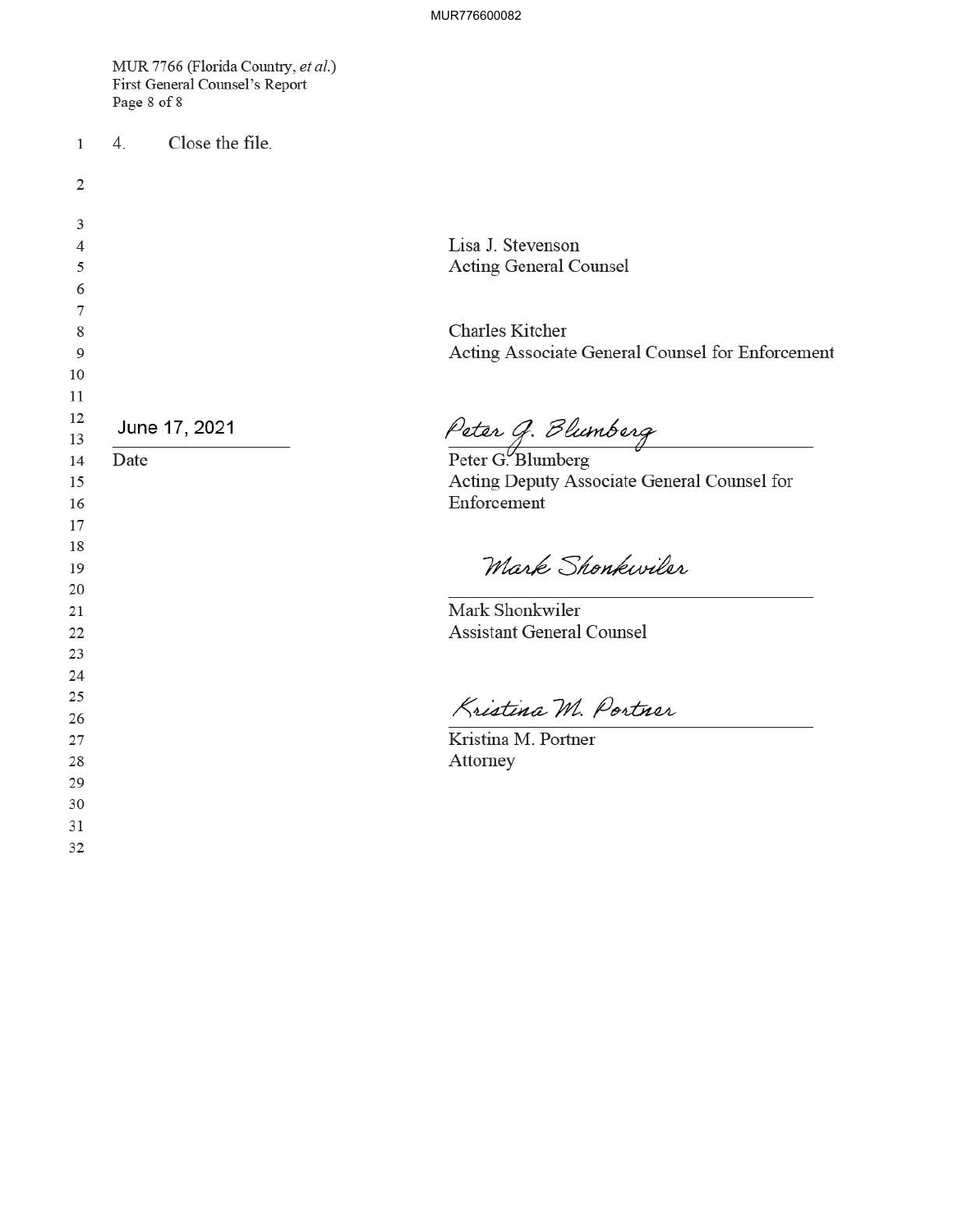MUR776600083

THIS PROPOSED DRAFT WAS VOTED ON BUT Cooksey Edits Not approved by The COMMISSION.

# **FEDERAL ELECTION COMMISSION**

# 1 **FACTUAL AND LEGAL ANALYSIS**

| ÷.<br>$\overline{2}$                            |                                                                                                                                                                                                 |
|-------------------------------------------------|-------------------------------------------------------------------------------------------------------------------------------------------------------------------------------------------------|
| $\overline{3}$<br>$\overline{4}$<br>5<br>6<br>7 | <b>RESPONDENTS:</b><br>Florida Country and<br><b>MUR 7766</b><br>Eric Robinson in his official capacity as Treasurer;<br>Queensgate Homes, Inc.;<br>Vensota Properties, Inc.;<br>Fausto Palombo |
| $8\,$<br>9                                      | The Complaint alleges that Queensgate Homes, Inc. ("Queensgate"), a Canadian                                                                                                                    |
| 10                                              | company, made a \$2,500 contribution to Florida Country, a non-federal political committee                                                                                                      |
| 11                                              | registered with the state of Florida, in violation of the Federal Election Campaign Act of 1971, as                                                                                             |
| 12                                              | amended (the "Act"). In support of its allegation, the Complaint cites Florida Country's filings                                                                                                |
| 13                                              | with the Florida Department of State where it disclosed the April 21, 2020, contribution and                                                                                                    |
| 14                                              | listed a Canadian address for Queensgate.                                                                                                                                                       |
| 15                                              | Florida Country denies that it violated the Act and states that, prior to depositing the                                                                                                        |
| 16                                              | contribution, it had confirmed the contribution was made by a Queensgate affiliate, Vensota                                                                                                     |
| 17                                              | Properties, Inc. ("Vensota"), which is a Florida domestic corporation. Florida Country further                                                                                                  |
| 18                                              | states it amended its filing with the Florida Secretary of State to list the correct contributor and                                                                                            |
| 19                                              | that the earlier filing was inaccurate due to a clerical error. Florida Country refunded the                                                                                                    |
| 20                                              | contribution on November 17, 2020.                                                                                                                                                              |
| 21                                              | Queensgate states that the \$2,500 contribution was sourced from funds deposited in a                                                                                                           |
| 22                                              | segregated account provided by Vensota and that Queensgate was not the source of the funds.                                                                                                     |
| 23                                              | Respondents also state that the decision to make the contribution was made by permanent                                                                                                         |
| 24                                              | residents of the United States, and not by foreign nationals.                                                                                                                                   |
| 25                                              | Based on the available information regarding the source of the funds and the identity of                                                                                                        |
| 26                                              | the persons who made the decision to make a contribution, the Commission dismisses the                                                                                                          |
|                                                 |                                                                                                                                                                                                 |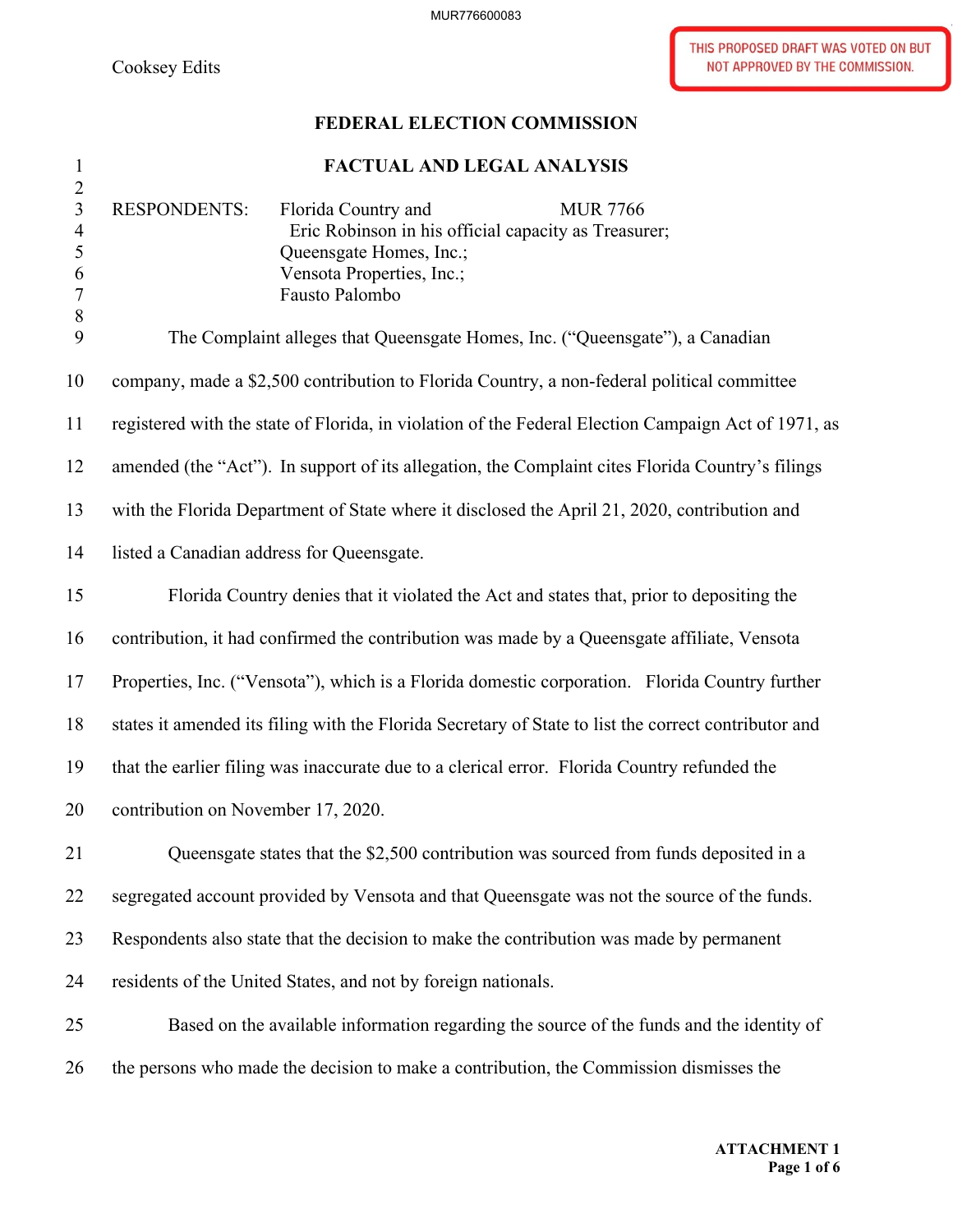1 allegations that the Respondents violated the Act by making or receiving prohibited foreign

2 national contributions and closes the file.

## 3 **I. FACTUAL BACKGROUND**

 $5$  2020.<sup>1</sup> In its campaign finance filings with the Florida Department of State, Florida Country 7 Ontario, Canada address in the contributor identification portion of the relevant form.<sup>2</sup> 8 Subsequent to the filing of the complaint, Florida Country amended its campaign finance filings 11 depositing the check and that, when preparing its initial campaign finance report, the Vensota 4 Florida Country is a state political committee that registered with Florida on February 14, 6 reported accepting a \$2,500 contribution on April 21, 2020, from Queensgate and listed an 9 to list the contribution as being from "Queensgate Homes Inc – Vensota P" with a Florida 10 address.<sup>3</sup> Florida Country states that it verified that Vensota was a Florida corporation prior to 12 Properties portion of the name was left off in error.<sup>4</sup> The contribution check itself was drawn on 13 an account at Canadian Imperial Bank of Commerce in North York, Ontario, and the address of

 $\mathbf{1}$ docs/?account=75001 (list visited June 14, 2021). 1 Florida Country PAC Campaign Documents, *available at* [https://dos.elections.myflorida.com/campaign-](https://dos.elections.myflorida.com/campaign)

 $\overline{2}$ 2 Compl. at 1, Ex. 3 (July 28, 2020).

 $\mathfrak{Z}$  that the amended address is a rented mailbox at a UPS store. Compl. Supp. at 1. 3 Compl. Supp. at 1, Ex. 4 (Aug. 18, 2020); Second Compl. Supp. at 1 (Feb. 5, 2021). Complainant alleges

 The Complainant also filed a complaint with the Florida Elections Commission, which appears to be focused on allegations that Florida Country amended its finance disclosure report in an attempt to "obscure the donation" from Queensgate. Second Compl. Supp. at Ex. A. The Florida Elections Commission concluded that "it appears that the contribution was indeed from Vensota, not Queensgate." *Id*. In his second supplement to the Complaint, Complainant requested to withdraw his complaint given the Florida Election Commission determination. Second Compl. Supp. at 1.

 $\overline{4}$ 4 Florida Country Resp. at 1, Ex. 2.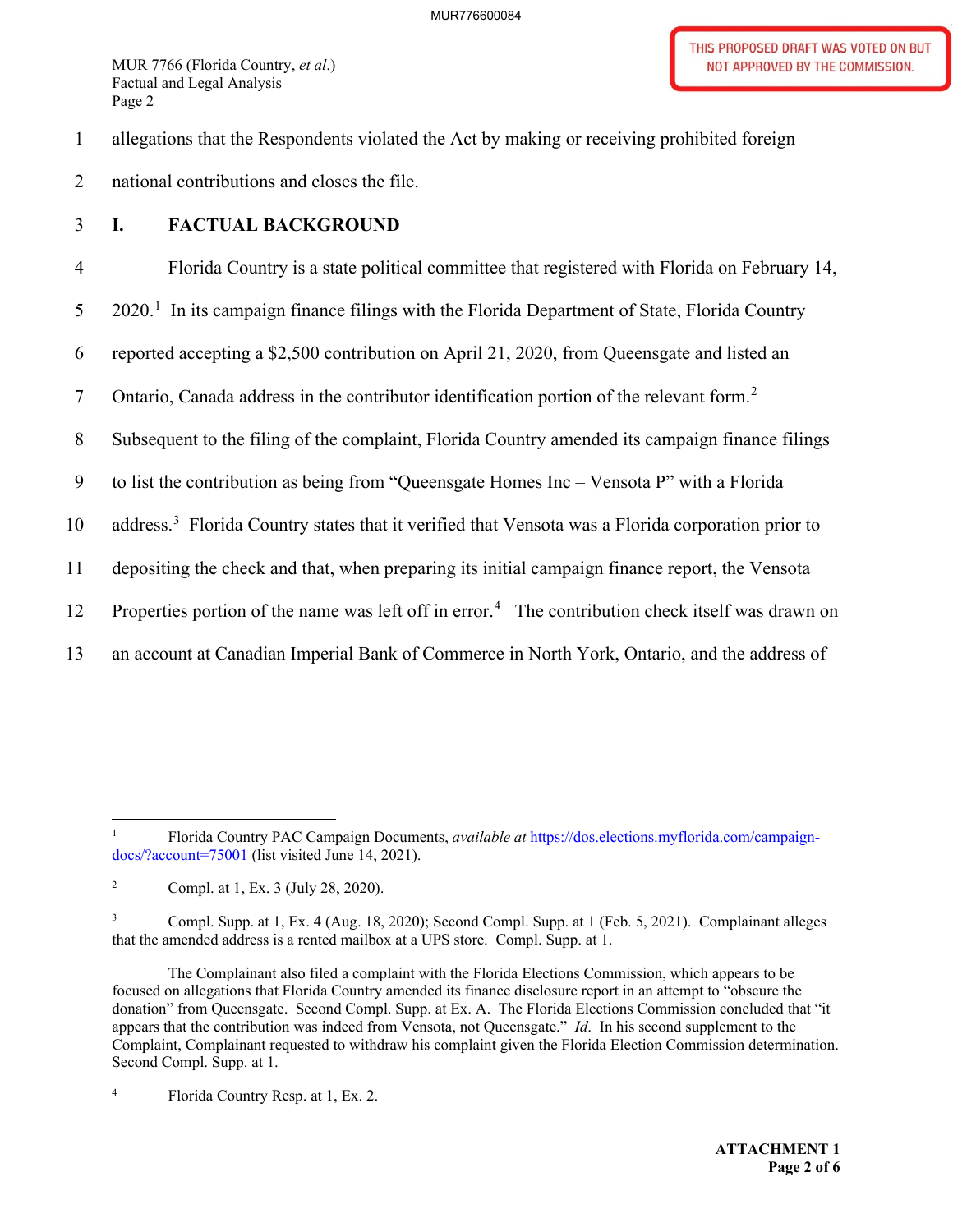1 the accountholder (Queensgate Homes Inc. (Vensota Properties)) listed a Woodbridge, Ontario

2 address.<sup>5</sup> Florida Country refunded the contribution on November 17, 2020.<sup>6</sup>

3 Vensota is a Florida corporation that owns vacant land in Sarasota County, Florida.<sup>7</sup> In

4 its filings with the Florida Secretary of State, Vensota identified two Directors: Fausto Palombo,

5 for whom a Canadian address is listed, and Fabian Bianchi, for whom a Florida address is listed.<sup>8</sup>

6 Although Queensgate appears to issue checks on behalf of Vensota, Queensgate asserts that it

7 only administers the bank account and is not responsible for the payment of Vensota-related

8 expenses.<sup>9</sup>

9 In a sworn affidavit, Vensota Director Bianchi, who appears to be a Florida resident,

10 stated that the contribution was "derived entirely from funds generated by Vensota Properties,

11 Inc.'s ('Vensota') Operations in the United States" and that the funds were not given, loaned, or

12 reimbursed by [Queensgate.](https://Queensgate.10)<sup>10</sup> The affidavit further stated that the decision to contribute \$2,500

13 to Florida Country was "made by individuals who are permanent residents of the United States"

 $\sqrt{5}$ <sup>5</sup>*Id*. at Ex. 2.

 6 Contributions Query for Florida Country, Florida Department of State Division of Elections, *available at*  <https://dos.elections>[myflorida.com/cgi-bin/contrib.exe](https://myflorida.com/cgi-bin/contrib.exe) (last visited June 14, 2021); *see also* Queensgate Homes Supp. Resp. at 1.

Queensgate Homes Resp. at 1.

<sup>8</sup>  VENSOTAPROPERTIES%20P100000954810 (last visited June 14, 2021). 8 Florida Secretary of State, Division of Corporations, Vensota Properties, Inc. Entity Details, available at [http://search.sunbiz.org/Inquiry/CorporationSearch/SearchResultDetail?inquirytype=EntityName&directionType=](http://search.sunbiz.org/Inquiry/CorporationSearch/SearchResultDetail?inquirytype=EntityName&directionType) Initial&searchNameOrder=VENSOTAPROPERTIES%20P100000954810&aggregateId=domp-p10000095481 bfd97283-5d18-43dd-af5d-4af86e203df3&searchTerm=vensota%20properties&listNameOrder=

 $\overline{9}$ Queensgate Homes Resp.at 1-2.

 $10\,$ Queensgate Homes Supp. Resp., Bianchi Aff. at 1.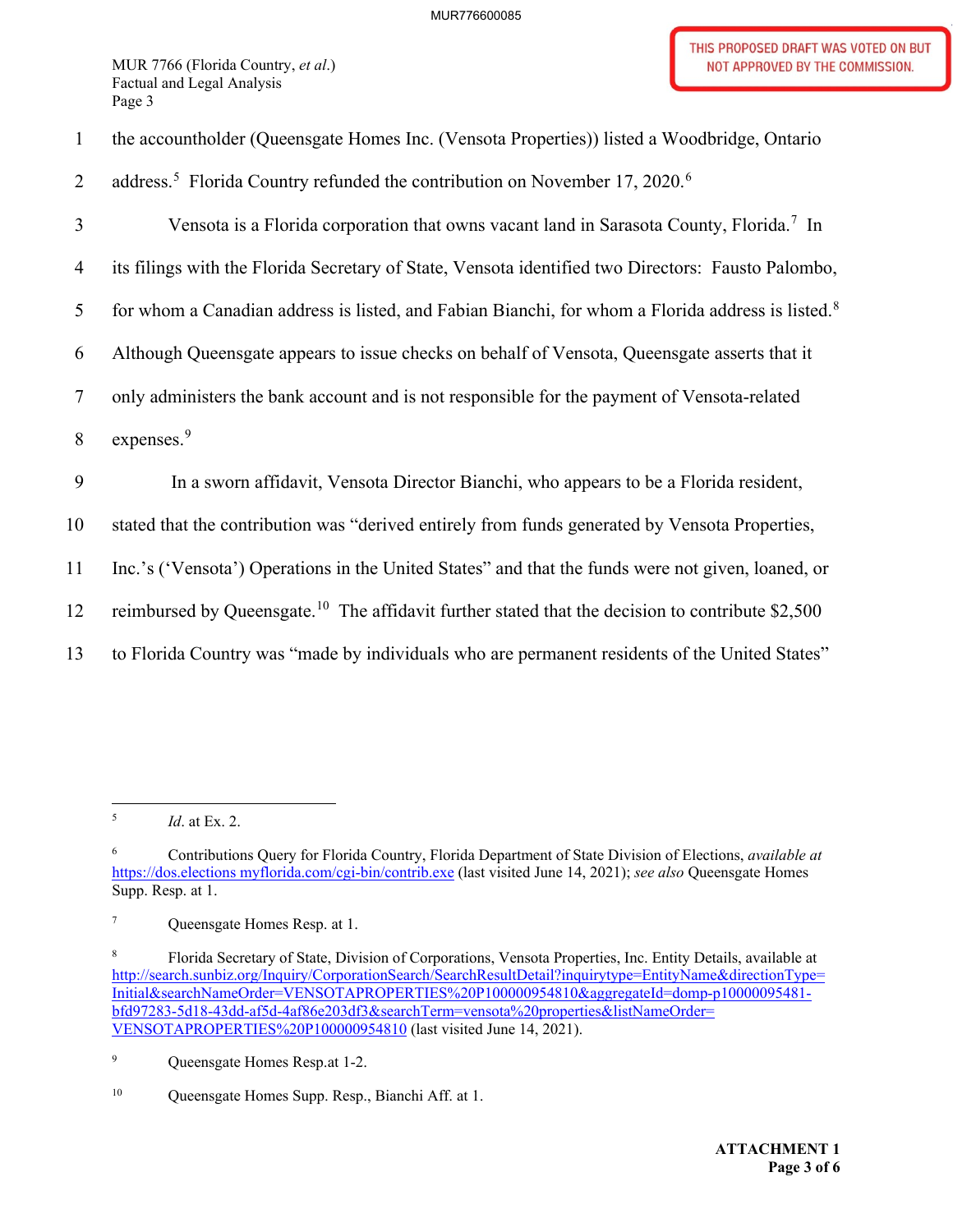1 and that Queensgate "did not direct, dictate, control or directly or indirectly participate in the

2 decision making process." $11$ 

## 3 **II. LEGAL ANALYSIS**

6 a federal, state, or local [election.](https://election.12)<sup>12</sup> A "foreign national" is an individual who is not a citizen of 10 its principal place of business in a foreign country."<sup>13</sup> The Act further prohibits persons from 11 soliciting, accepting, or receiving a contribution or donation from a foreign [national.](https://national.14)<sup>14</sup> 15 Federal or non-Federal election-related activities, such as decisions concerning the making of 4 The Act and Commission regulations prohibit a foreign national from directly or 5 indirectly making a contribution or donation of money or other thing of value in connection with 7 the United States and who is not lawfully admitted for permanent residence, as well as a "foreign 8 principal" as defined at 22 U.S.C. § 611(b), which, in turn, includes a "partnership, association, 9 corporation, organization, or other combination of persons organized under the laws of or having 12 Commission regulations implementing the Act's foreign national prohibition provide that 13 "[a] foreign national shall not direct, dictate, control, or directly or indirectly participate in the 14 decision-making process of any person, such as a corporation … with regard to such person's

16 contributions[.]"<sup>15</sup> Where permitted by state law, a U.S. subsidiary or affiliate of a foreign

17 national corporation may donate funds for state and local elections if (1) the donations derive

18 entirely from the domestic subsidiary's own funds, and (2) all decisions concerning the

 $12 \,$ 52 U.S.C. § 30121(a)(1); 11 C.F.R. § 110.20(b)-(c).

 $13$ 13 52 U.S.C. § 30121(b); 22 U.S.C. § 611(b)(3); *see also* l1 C.F.R. § 110.20(a)(3).

- $14\,$ 52 U.S.C. § 30121(a)(2).
- 15 11 C.F.R. § 110.20(i).

 $11$ <sup>11</sup>*Id*.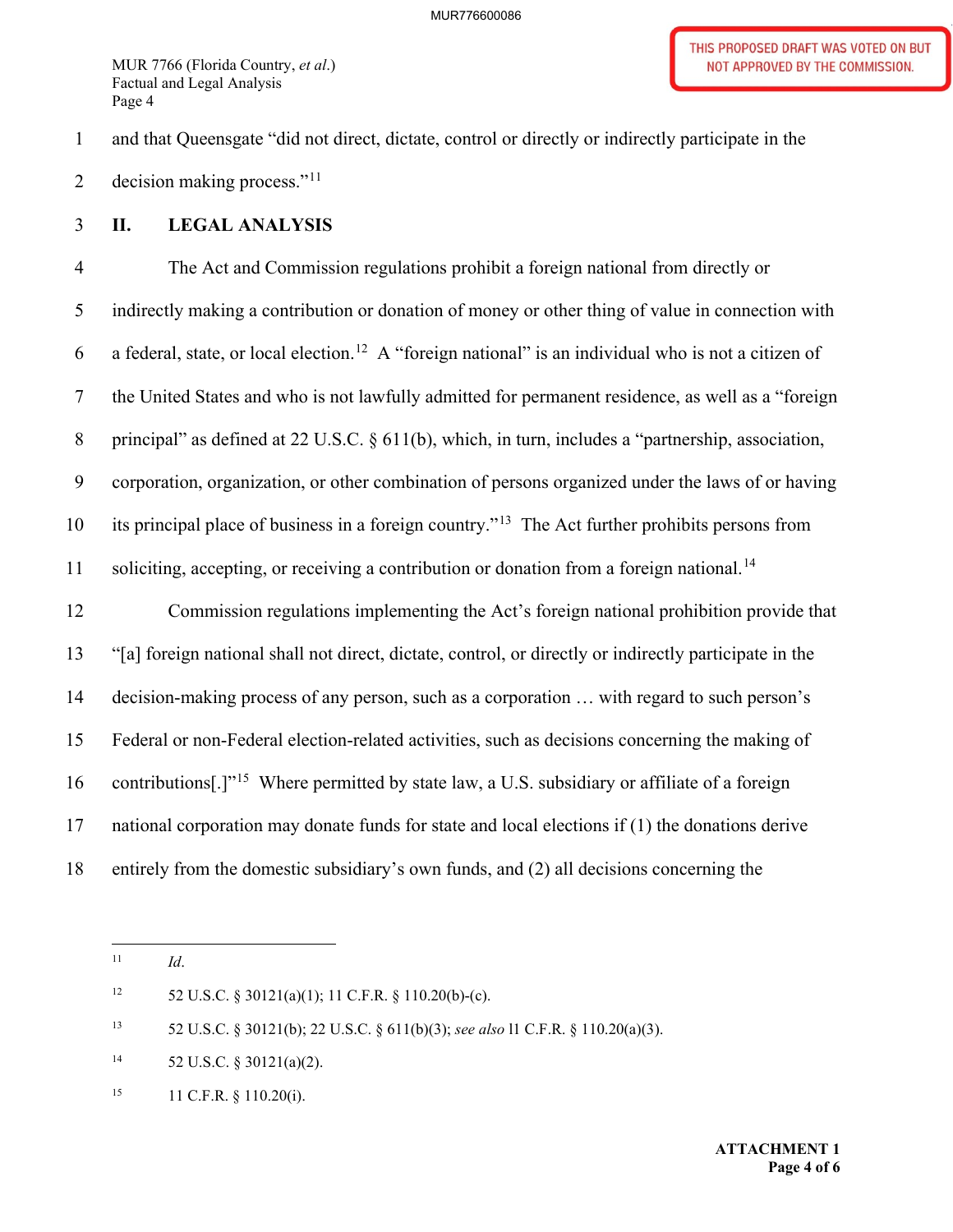5 contributions indirectly when it could not do so directly."<sup>17</sup> 10 Florida Country's campaign finance report in [error.](https://error.18)<sup>18</sup> 15 operations funded the contribution. The Commission has no information available that suggests 1 donations, except those setting overall budget amounts, are made by individuals who are U.S. 2 citizens or permanent [residents.](https://residents.16)<sup>16</sup> With regards to the source of funds, the Commission has 3 noted that "a domestic corporation is not permitted to make such contributions when the source 4 of funds is a foreign national, because this essentially permits the foreign national to make 6 The Complaint alleges that Florida Country accepted a foreign national contribution from 7 Queensgate based on Florida Country's campaign finance filings with the Florida Department of 8 State indicating that it was a Canadian company. Respondents assert that the funds came from 9 Vensota, which is registered as a Florida corporation, and that Vensota's name was left off 11 The Commission dismisses this matter. Vensota is a domestic corporation that is eligible 12 to make non-federal contributions to entities such as Florida Country. Further, Respondents 13 assert in a sworn affidavit that the contribution decision was made by a permanent resident of the 14 United States, rather than a foreign national, and that funds relating to Vensota's domestic 16 that Vensota was being used as a conduit for a foreign national contribution. Further, the Florida 17 Elections Commission concluded that "it appears that the contribution was indeed from Vensota,

<sup>16</sup>  7141; Factual & Legal Analysis at 4-5 (American Pacific International Capital, Inc., *et al*.), MUR 7122; Factual & Legal Analysis at 4-5 (Sam Page, *et al*.), MUR 6099; Advisory Opinion 2009-14 (Mercedes-Benz US/Sterling) at 3; Contributions, Limitations, and Prohibitions, 67 Fed. Reg. Fed. Reg. 69,928, 69,943-44 (Nov. 19, 2002) (Explanation and Justification ("E&J")) (explaining that the statutory term "indirectly" does not cover U.S. subsidiaries of foreign corporations). <sup>16</sup>*See* Factual & Legal Analysis at 5-6 (Beverly Hills Residents and Businesses to Preserve Our City), MUR

 $17\,$ 17 Factual & Legal Analysis at 4-5 (Sam Page, *et al*.), MUR 6099.

 $18\,$ 18 Florida Country Resp. at 1; Queensgate Homes Resp. at 1; Queensgate Homes Supp. Resp. at 1.